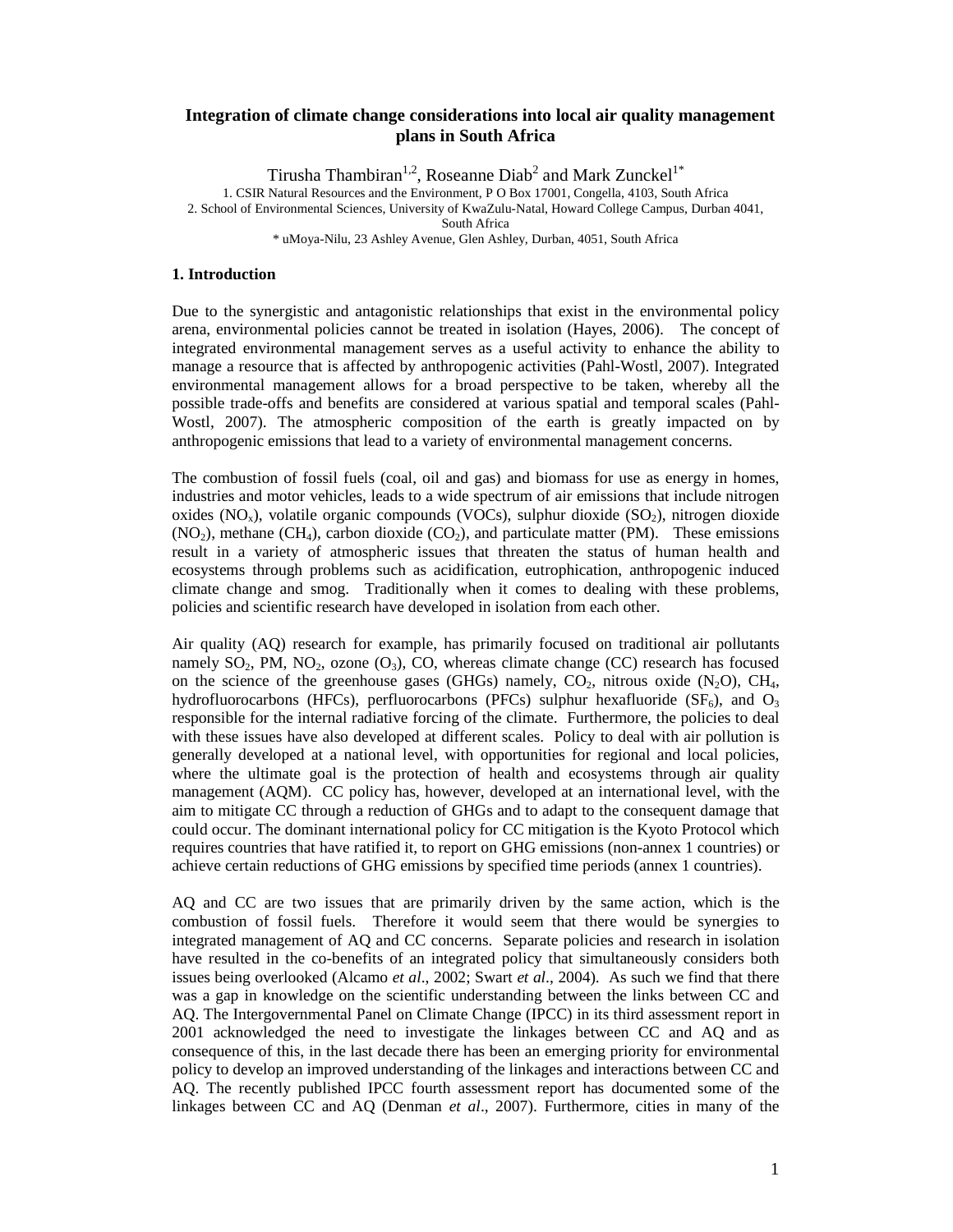developed nations such as the United Kingdom and the United States of America (USA) which have established AQM programmes are in the process of trying to capture the synergies between AQM and CC mitigation.

Integration of AQ and CC policies could ultimately occur in one of two ways. The first method of integration could be achieved by considering AQ improvements as a result of CC mitigation measures, where the reduction of traditional air pollutants is seen as an ancillary benefit to GHG mitigation. It has been documented that such ancillary benefits of GHG mitigation are more likely to be an attractive incentive for those countries with Kyoto Protocol obligations to reduce their GHG emissions (Krupnick *et al*., 2002). However, in developing countries, the ancillary benefit of CC mitigation measures that is, reduced air pollution, is more likely to be the primary objective of air pollution related policy.

Alternatively, CC considerations can be integrated into AQM. Research does indicate that integrating CC considerations into AQM strategies could be advantageous in developing countries. More specifically, it is recognised that there are significant benefits associated with the integration of AQ and CC at a local level. Research shows that municipalities have the potential to make a significant contribution to international efforts to curb CC as half of the world's population lives in urban areas (Bestill, 2001). This has resulted in the old saying of 'think global and act local' to be seen as being insufficient and a new strategy to 'think locally and act locally' is instead promoted (Bestill, 2001). This highlights the need to frame CC within a local context in order to promote local action. An integrated policy at a local level would allow for the maximization of the synergistic relationship between the two issues and the avoidance of overlaps in policies such that there is reduction of mitigation costs and more effective monitoring. Further, at a local level, GHG reductions can be achieved alongside policies designed to improve the liveability of communities, where reduced air pollution yields short to medium term benefits and CC benefits are long-term. Thus, there are significant incentives for developing countries to consider the CC impacts of their local policies.

## **2. The South African Context**

In South Africa, there is a high dependency on combustion of coal for electricity use, where the generation of electricity from coal is the largest emitter of GHGs in the country (Mukheibir, 2007). Furthermore, the total estimated anthropogenic GHG emissions in 2000 were 365 MTonne  $CO_2$ -eq (mainly  $CO_2$ ) and contributed about 1.6 % of the total world carbon equivalent emissions (Hong *et al*., 2002).

Electricity generation from coal is also a significant contributor to air pollution in South Africa. However, air pollutant sources also stem from the industrial sector which is the largest energy consumer in South Africa, and the transportation sector which is dominated by passenger transport, carbon intensive fuels and increased motorized vehicles for public transport. Furthermore, due to poverty and the economics of the country indoor air pollution is a major problem in the country, as fossil fuels are burnt indoors for cooking and heating.

South Africa has a constitutional obligation to provide its citizens with an environment that is not harmful to their health or well-being and furthermore, has a global responsibly to act against CC. The South African government acceded to the Kyoto Protocol in July 2002 and is a non-annex 1 country and is therefore only required to report on GHG emissions at this time. AQ has received much attention in South Africa in recent years due to the promulgation of the National Environmental Management: Air Quality Act (AQA, Act 39 of 2004) in September 2005. The AQA is widely regarded as being 'world class' air pollution legislation. However, by dealing with the issues of CC and AQ in isolation at a policy level, South Africa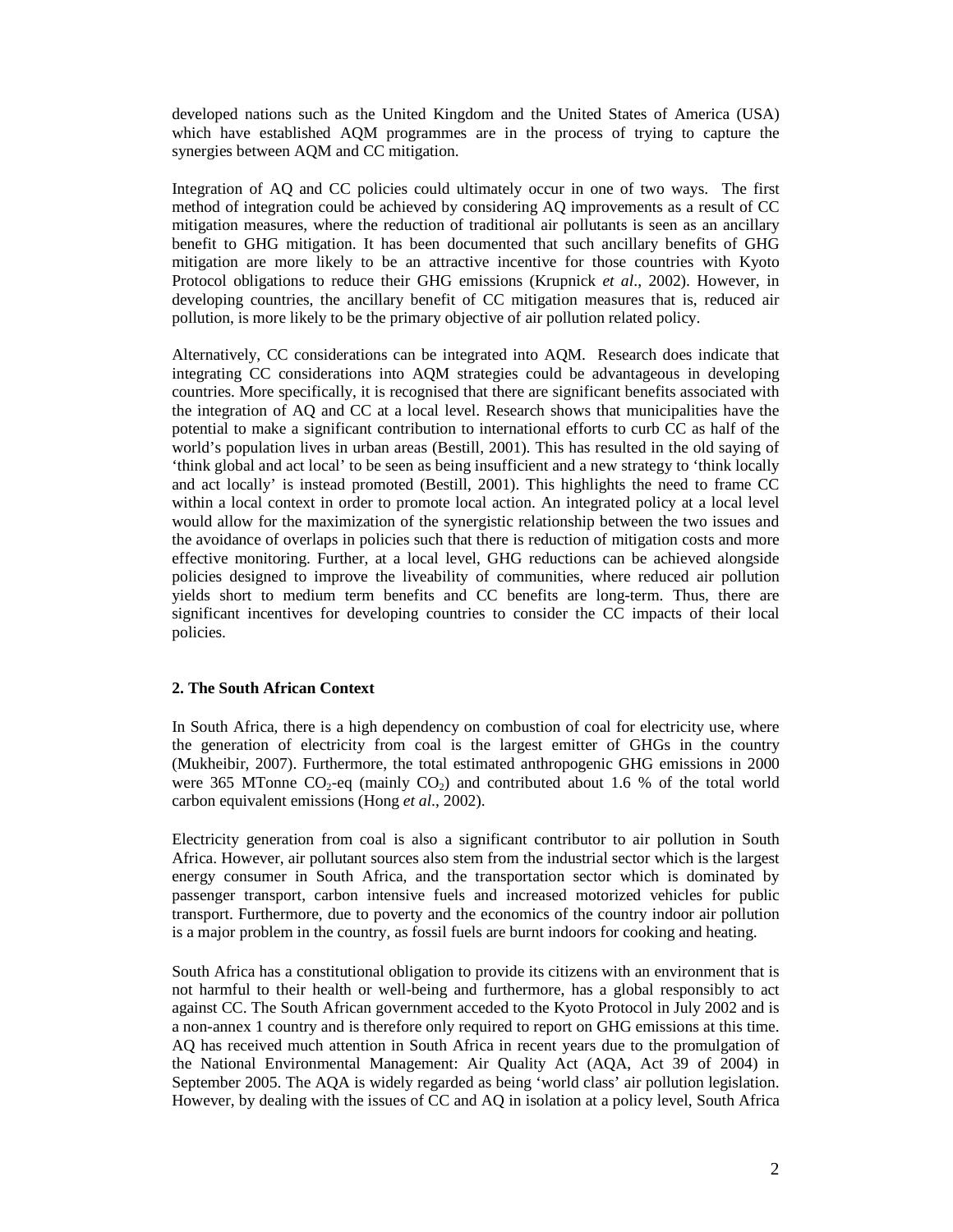is overlooking the co-benefits of an integrative policy. At this stage of developing the country's response to CC and the further development of AQ legislation, South Africa is perfectly poised to capitalize on an opportunity to find the most cost effective way of simultaneously dealing with these issues. Furthermore, it is important to note that even though other countries have recognised the need for integrated policies, often they have fallen short on maximizing the synergies of CC and AQ. For example, the new Canadian AQ legislation is criticized as just providing 'lip service' to integration of the issues. Even though their AQ legislation does discuss air pollutants and GHGs, the mitigation and control of the pollutants are handled separately and the synergistic relationship between the two issues is not considered (Williams and Chiotti, 2006). Thus, if South Africa is able to develop more holistic AQ legislation that incorporates CC considerations, it will not only set an example for the rest of Africa but will also be a global pioneer in this field.

As it is recognized that integrating CC considerations into local AQM plans (AQMPs) has the potential to be beneficial in developing countries, this is the method of integration that is pursued in this study. More specifically, a mechanism that will facilitate the integration of these issues at local level in South Africa is through the AQA which requires that each municipality must include an AQMPs in its integrated development plan (IDP) as required in terms of Chapter 5 of the Municipal Systems Act, where AQM focuses on finding the most cost effective air improvement strategy.

The eThekwini Municipality has been progressive in its approach in dealing with AQ issues, with the inception of an extensive AQ monitoring network and the development of its draft AQMP. The eThekwini Municipality has also undertaken investigations into CC in terms of key challenges, potential impacts and responses required by the municipality, and is in the process of developing an integrated assessment model for determining the mitigation and adaptation measures for various sectors of the municipality that will affected by CC (Hounsome, 2007). The eThekwini Municipality therefore, represents an ideal case study to investigate integrating CC considerations into local AQMPs in South Africa.

## **3. Scientific linkages between CC and AQ**

There are numerous factors that need to be taken into account regarding CC and AQ. AQ and CC are linked by virtue of the fact that they are driven by the combustion of fossil fuels. However GHGs and air pollutants may directly and indirectly impact on each other. Furthermore, CC is anticipated to affect sources of air pollutants as well as impact on the ability of pollutants to be dispersed in the atmosphere. These topics are discussed further in the subsequent sections highlighting the scientific basis for integrating policies regarding atmospheric emissions.

#### **3.1.1 Tropospheric O<sup>3</sup>**

Tropospheric  $O_3$  is formed as a secondary pollutant and affects the self cleansing ability of the atmosphere (Jacob, 1999; Oltmans *et al*., 2006). It is also harmful to health and ecosystems, and is often a priority for AQM (Bernard *et al*., 2001; Dentener *et al*., 2006).

Tropospheric  $O_3$  is also GHG with the third largest radiative forcing (Forster *et al.*, 2007), the concentrations of which have increased since pre-industrial times (Shindell *et al*., 2006). In addition to this, the precursor gases of  $O_3$  that are treated as traditional air pollutants also have an indirect effect on the climate, as they affect the lifetime of other gases. A prime example is the impact that  $NO_x$  and CO have on CH<sub>4</sub>.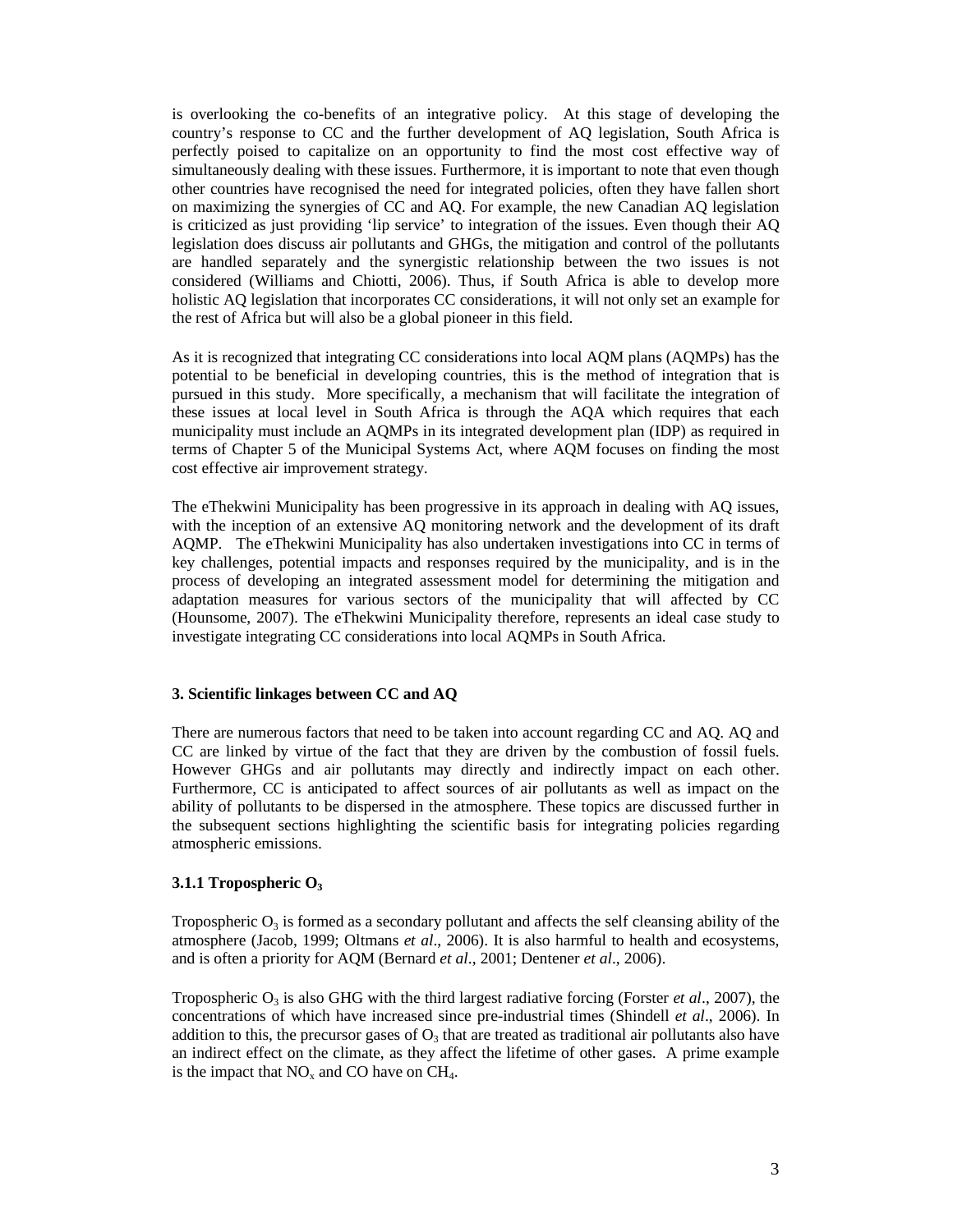### **3.1.2 Aerosols**

Aerosols are fine particles that are suspended in the air, the sources of which may be both natural and anthropogenic (Andreae and Crutzen, 1997). Natural sources provide the primary aerosol particles and anthropogenic sources include  $SO<sub>2</sub>$  and  $NH<sub>3</sub>$  responsible for secondary aerosol particles. Aerosols or particulate matter have serious implications for health leading to respiratory illnesses (Bernard *et al*., 2001).

Aerosols also are a CC problem. Aerosols affect the climate both directly and indirectly. Sulphate aerosols contribute to cooling the earth by reflecting sunlight back into space and preventing it from reaching the earth's surface (Andreae *et al*., 2005; Kaufmann *et al*., 1991). The total amount of sulphate aerosols is estimated to be about 10 times larger than the total amount of black carbon (BC) aerosols which contribute to warming the atmosphere (Jacobson, 2002). Aerosols also affect the climate indirectly though changes to clouds. Aerosols act as cloud condensation nuclei (CCN) and thus added aerosols alter the cloud-drop size distribution (Andreae, 2007; Hudson, 1992). Thus increases in aerosols yields smaller cloud drops and thus larger cloud albedo. This is often referred to as the "cloud albedo effect" where the decreased droplet size and increased droplet number results in increased reflectivity (Mitchells and Johns, 1997). It is suggested that reduction of aerosols for AQM purposes could be unfavourable for global warming.

## **3.1.3 SO<sup>2</sup>**

 $SO<sub>2</sub>$  is a major focus of AQM due to the associated health effects as once inhaled it results in a variety of acute and chronic illnesses (Matooane and Diab, 2003).

Sulphur emissions are also related to acidification, and contribute to the formation of the sulphate aerosol which has a cooling effect on the climate (Mayehofer *et al*., 2002; Posch *et*   $al$ , 1996) which means that AQ management of  $SO<sub>2</sub>$  might reduce both the direct and indirect cooling effects that the sulphate aerosol produces.

# **3.1.4 CH<sup>4</sup>**

CH<sup>4</sup> is a GHG and has the second largest radiative forcing and is the shortest-lived with of the GHGs with a lifetime of about 7.9 yrs (Lelieveld *et al*., 1998). Atmospheric concentrations of  $CH<sub>4</sub>$  levels have increased since the  $19<sup>th</sup>$  century due to rapid agricultural expansion and industrialization (Lelieveld *et al.*, 1998). One added CH<sub>4</sub> molecule absorbs infra-red radiation is about 25 times more efficiently than an added  $CO_2$  molecule. However,  $CO_2$  is seen as a priority in GHG mitigation as  $CO<sub>2</sub>$  levels are  $\sim$  200 times higher, so that many of its absorption lines are already saturated (Lelieveld *et al*., 1998; Wuebbles and Hayhoe, 2002).

 $CH<sub>4</sub>$  is a precursor gas to the formation of background  $O<sub>3</sub>$  with evidence of strong coupling between  $CH_4$  increases and  $O_3$  levels. The reduction of  $CH_4$  emissions is seen as being a "triple dividend" as it will have many benefits for mitigating CC and improving AQ, as in addition to the initial decrease in radiative forcing from  $CH<sub>4</sub>$ , there will be subsequent reductions in harmful  $O_3$  concentrations and a reduction of  $O_3$  radiative forcing. (West and Fiore, 2005).

### **3.1.5 NO<sup>x</sup> and VOCs**

 $NO<sub>x</sub>$  and VOCs have multiple effects as they are the limiting agents in the photochemical production of  $O_3$  and also contribute to  $NO_2$  (which contributes to the problem of eutrophication) and PM concentrations, having an indirect effect on human health.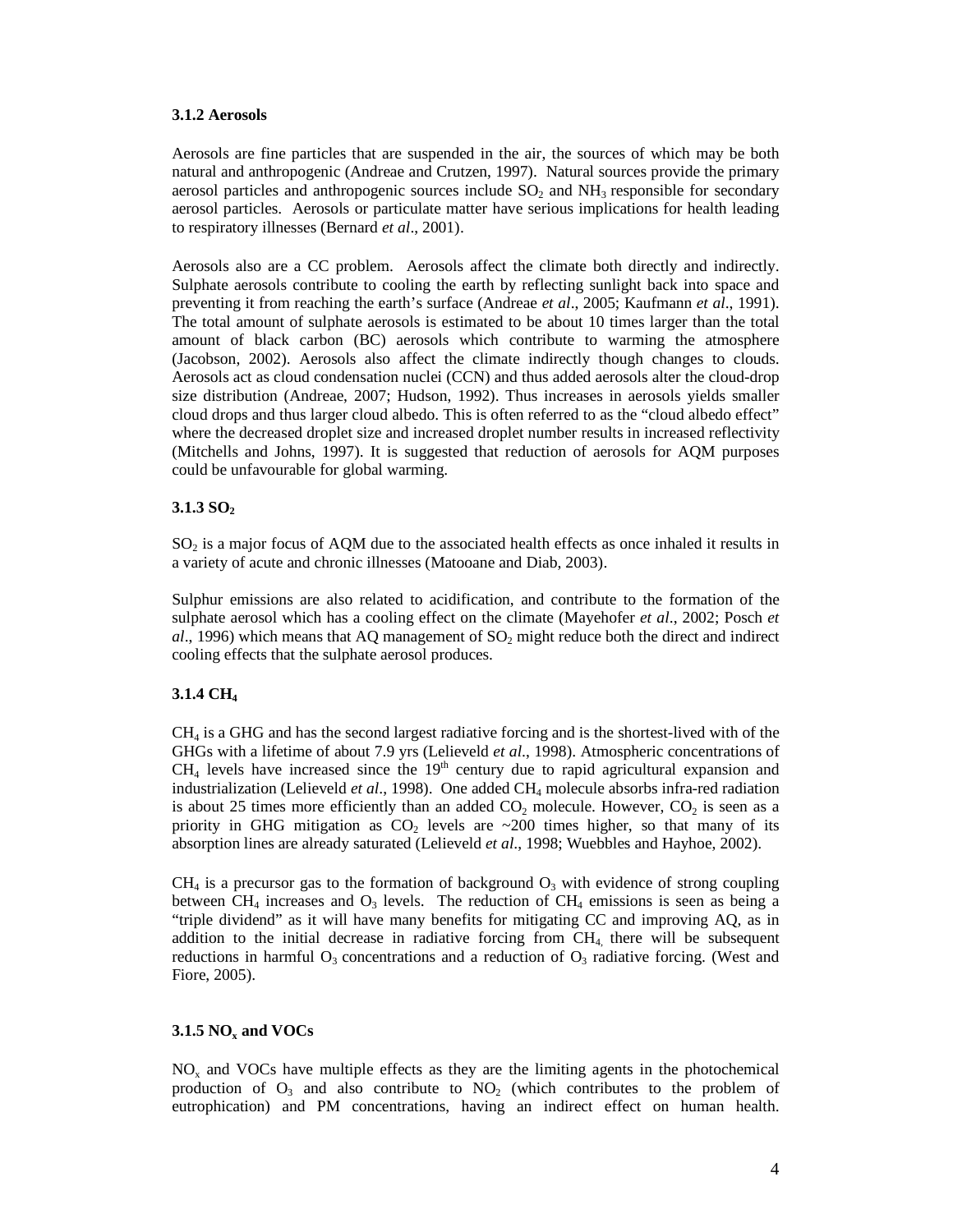Furthermore,  $NO_x$  and VOCs also influence the rate of CH<sub>4</sub> destruction.  $NO_x$  emissions, for example, generate indirect radiative forcing by shortening the lifetime of  $CH<sub>4</sub>$  through the enhancement of the OH radical.

## **3.1.6 Summary of major pollutants and their multiple effects**

From the above discussion it is clear that atmospheric emissions result in multiple pollutants that have numerous effects on health and the environment. Table 1 provides a summary of these pollutants and their multiple effects.

|                                                                 | SO <sub>2</sub> | NO <sub>x</sub> | NH <sub>3</sub> | <b>VOCs</b> | $\rm{CO}$ | <b>Primary</b><br><b>Particles</b> | CH <sub>4</sub> | CO <sub>2</sub> |
|-----------------------------------------------------------------|-----------------|-----------------|-----------------|-------------|-----------|------------------------------------|-----------------|-----------------|
| <b>Acidification</b><br>Eutrophication                          | N               | ۰.<br>N         | ٩.<br>٦.        |             |           |                                    |                 |                 |
| Ground-level<br>ozone<br>Health                                 |                 | N               |                 | N           | N<br>N    |                                    | N               |                 |
| impacts via<br>sec.aerosols                                     | √               | ٦J              | N               | ٦J          |           |                                    |                 |                 |
| Radiative<br>forcing<br><b>Direct</b><br>Via aerosols<br>Via OH | √               | N               | √               | ٧<br>N      | N         |                                    | N<br>N          |                 |

**Table 1: Summary of the pollutant and their multiple effects (Adapted from Amann, 2007)**

# **3.2 Impact of CC on air pollutants**

CC can have a significant impact on the chemical composition of the atmosphere. Atmospheric transport processes (wind, convection, stratospheric-tropospheric exchange {STE}), transformation controls (temperature, relative humidity, removal processes, precipitation), emission controls (effects natural and anthropogenic emissions) could all be affected by CC (Forster *et al*., 2007). There is significant research that has been carried out on the effects of CC on tropospheric  $O_3$  and is discussed in more detail here.

Changes in atmospheric circulation could impact on tropospheric  $O_3$ , as STE should increase because of the stronger Brewer-Dobson stratospheric circulation. Convection is expected to intensify as the climate warms, though this might not be the case in the tropics. It is expected that natural and anthropogenic sources of the precursor gases of  $O<sub>3</sub>$  will change; this will include  $NO<sub>x</sub>$  emissions from soils and lightning; biogenic VOC emissions from vegetation and an increase in energy demands (Bell and Ellis, 2004; Brasseur *et al*., 2006; Forster *et al*., 2007). Changes in temperature, humidity and UV radiation will also impact on  $O_3$  production (Grewe, 2007). Model results show that surface  $O_3$  concentrations will increase due to chemical production as a consequence of CC (Racherla and Adams, 2007).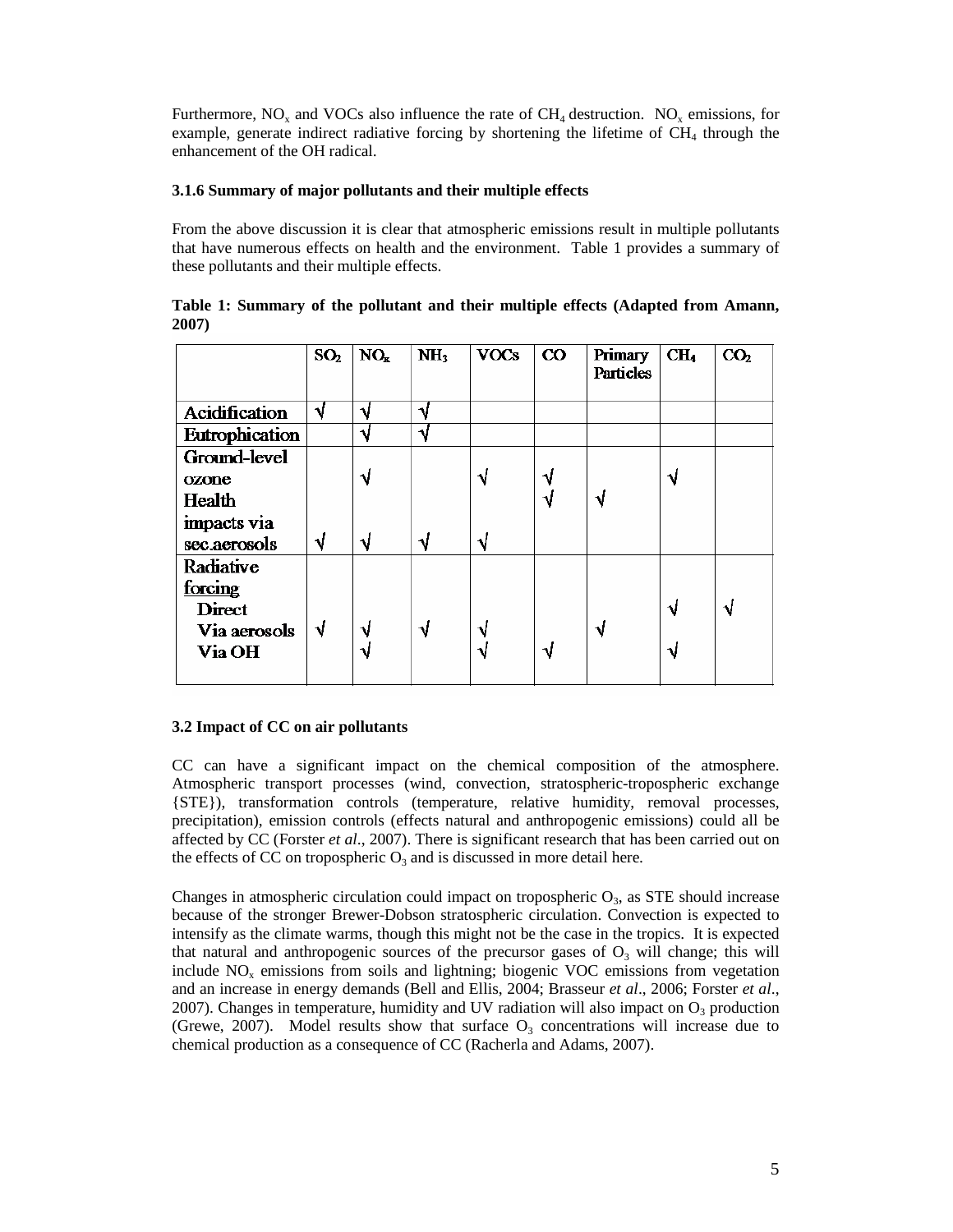### **3.3 CC impact on the occurrence of air pollution events**

CC results in progressive changes to weather patterns that include changes to the distribution and amount of precipitation, to temperature, wind speed, wind direction and large-scale weather producing systems (Meehll *et al*., 2000). These factors all contribute to atmospheric stability and are key factors responsible for the dispersion of pollutants. These changes will therefore have an impact on the occurrence and severity of air pollution events. Model predictions for the US show an increased severity and duration of summertime regional pollution episodes in parts of USA (Lueng and Gustafon, 2005; Mickley *et al*., 2004; Prather *et al*., 2003, Tao *et al*., 2007).

#### **4. Integrated assessment tools for AQ and CC**

Atmospheric emissions from processes are generally controlled in one of three ways which are (Boubel *et al*., 1994):

- Changes to processes which lead to less pollution or reduced emissions (eg. through a change in operations).
- Change in fuel
- End-of-pipe technology

These measures are generally implemented with respect to air pollution control or CC mitigation without consideration of each other. However, there are control measures that directly or indirectly affect both CC and AQ pollutants. There are numerous technologies that reduce both air pollutants and GHGs, for instance engine technologies which reduce  $CO<sub>2</sub>$ emissions also result in lower  $NO<sub>x</sub>$  emissions. However, there are numerous instances where a control measure targeted at a particular pollutant, might result in increased emissions of other pollutants. For example, desulphurization using  $CaCO<sub>3</sub>$  results in decreased sulphur emissions but also results in an increase in  $CO<sub>2</sub>$  emissions (EEA, 2004).

Furthermore, it is generally accepted that end-of-pipe technologies that are selected for AQM can lead to limited emissions reduction before control options that require more extreme measures becomes necessary. This may for example require a change in fuel, from fossil fuels to renewable energy, which is the focus of CC mitigation (to reduce  $CO<sub>2</sub>$  emissions by using cleaner sources of energy). Thus, AQM and CC mitigation are inextricably linked requiring long-term integrative policies. The intention of this project is by no means a mechanism to detract from the need to reduce  $CO<sub>2</sub>$  emissions through energy measures but should allow municipalities to moderate GHG emissions through the control of traditional air pollutants, alongside measures that specifically act to reduce GHGs. Thus there is a need to identify an integrated assessment tool that will allow for the estimation of GHG emissions generated as a result of different control options for traditional air pollutants. There are numerous models or software that are available for dealing with control options for AQ and CC. However, there are far fewer models available that simultaneously address both issues.

Of the tools available, two have been identified as being appropriate for the scope of this project. The first of these tools was developed by the International Institute for Applied Systems Analysis (IIASA). Initially IIASA had developed the Regional Air Pollution Information and Simulation (RAINS) model which served as a tool to assess emission control strategies for traditional air pollutants  $(SO_2, NO_x, VOCs, NH_3$  and PM), addressing health impacts, acidification and eutrophication. The RAINS model has been extended to include GHGs ( $CO_2$ , CH<sub>4</sub>, N<sub>2</sub>O, CFC, HFC,  $SF_6$ ) in the Greenhouse gas-Air pollution Interactions and Synergies (GAINS) model which captures the interactions between the control of traditional air pollutants and GHGs (Amann, 2007a). GAINS allows for the selection of the emission control measure that is cost-effective for more than one pollutant simultaneously. These emission control measures include behavioural changes, structural measures such as fuel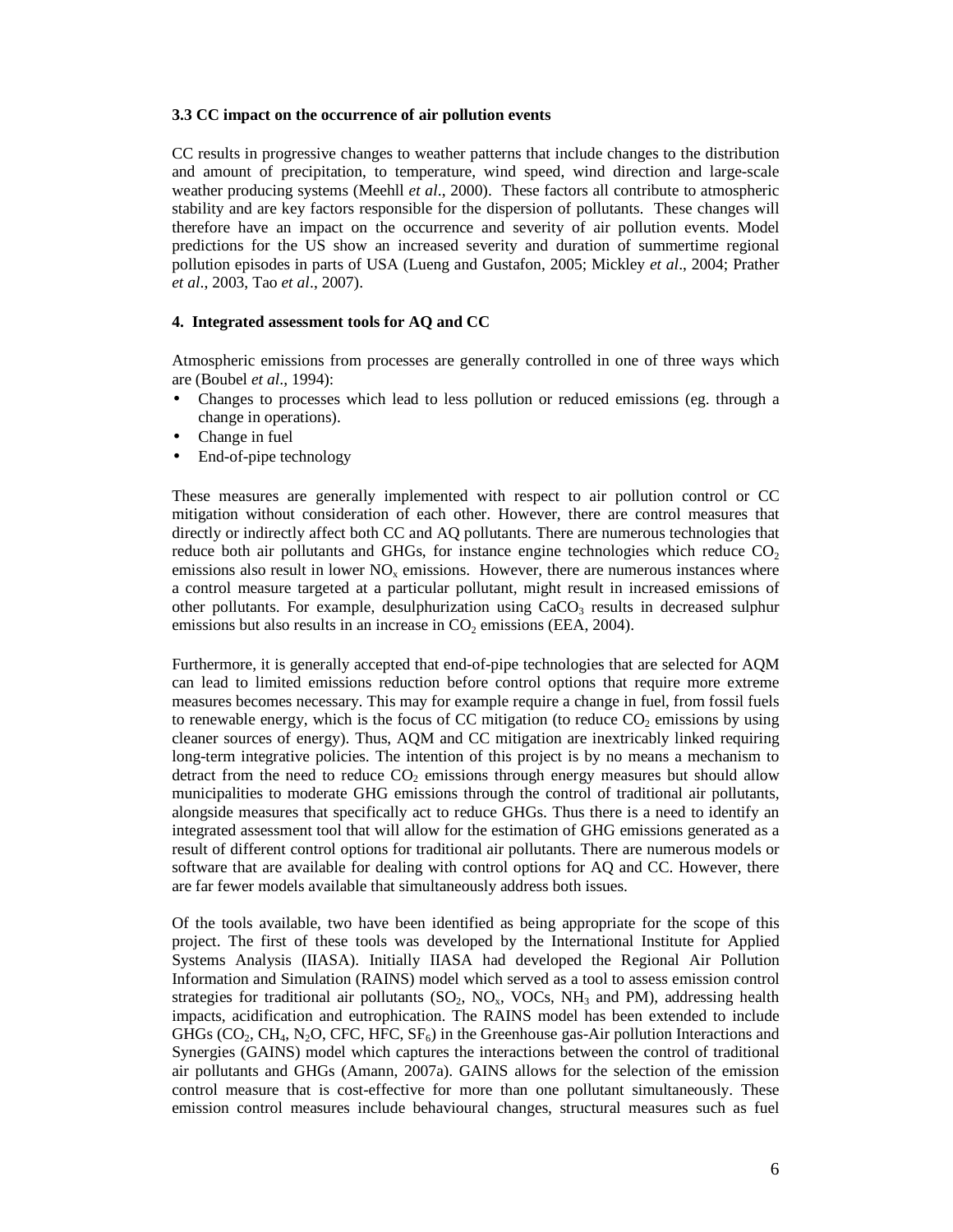substitution, and technical measures that contain approximately 1500 end-of-pipe technologies for reducing traditional air pollutants, 500 measures which have an impact on more than one pollutant (Amann, 2007a). South Africa became a member of IIASA on 1 July 2007 as part of a Department of Science and Technology (DST) and the National Research Foundation (NRF) initiative to promote collaboration with IIASA and South African researchers.

The second tool is the Clean Air Climate Protection Software (CACP) software that was developed by International Council for local Environmental Initiatives (ICLEI) as part of their Cities for Climate Protection (CCP) programme. The CACP software was specifically designed for the creation of emissions scenarios for use in the planning process or the creation of full emissions reduction plans. Specifically it allows for the tracking of emissions and reductions of the GHGs (CO<sub>2</sub>, N<sub>2</sub>O, and CH<sub>4</sub>) and traditional air pollutants (SO<sub>2</sub>, NO<sub>x</sub>, VOCs and  $PM_{10}$ ) that are related to electricity, fuel use and waste disposal. The CACP software consists of thousands of emission coefficients for all of the major GHGs and air pollutants for a variety of technologies, fuels and electricity options (CACPS, 2007). Thus, the software is able to quantify the reduction of GHGs and air pollutants from a range of control options Local authorities are thus able to use the software to quantify existing and proposed emission reduction measures so they are able to compare alternative emission reduction strategies. Numerous South African cities are members of the ICLEI and CCP programme, which includes the eThekwini Municipality. The ICLEI provides its members with resources, technical assistance and software tools. The eThekwini Municipality Greenhouse Gas Emissions Surveys in 2002 and 2004 were developed as part of the CCP programme.

These tools mentioned above, have been used widely in Europe (GAINS) and the USA (CACP). However, these tools have predominantly been used to show the ancillary benefits of improved AQ as a result of GHG mitigation measures. For example the use of the GAINS model in Europe showed that fuel strategies to reduce  $CO<sub>2</sub>$  emissions (by 15%) would result in a simultaneous decrease in air pollutants  $(SO_2$  by 25% and  $NO_x$  by 8%), such that the improvements to AQ would prevent thousands of premature deaths (Amann, 2004b). CACP software has been used extensively in the USA to analyze the impacts GHG emission reduction plans on air pollutant emissions (Fig.1).

| <b>Community Measures</b>      | <b>Emission Reductions for each Measure (tons)</b><br>Note: negative numbers indicate increases in emissions |                           |                       |                      |                       |                     |  |
|--------------------------------|--------------------------------------------------------------------------------------------------------------|---------------------------|-----------------------|----------------------|-----------------------|---------------------|--|
|                                | eCO <sub>2</sub><br>(tons)                                                                                   | NO <sub>r</sub><br>(lbs.) | $SO_{\tau}$<br>(lbs.) | <b>VOC</b><br>(lbs.) | $_{\rm CO}$<br>(lbs.) | $PM_{10}$<br>(lbs.) |  |
|                                |                                                                                                              |                           |                       |                      |                       |                     |  |
| <b>Transportation Measures</b> |                                                                                                              |                           |                       |                      |                       |                     |  |
| Regional Rail System           | 69,270                                                                                                       | $-135.000$                | $-96.837$             | 453,000              | 5,018,000             | $-8.521$            |  |
| Expand Mass Transit Bus        |                                                                                                              |                           |                       |                      |                       |                     |  |
| System                         | 54,000                                                                                                       | 74,334                    | 6.655                 | 310,558              | 4.034.000             | 1.904               |  |
| Increased Use of               |                                                                                                              |                           |                       |                      |                       |                     |  |
| Alternative Fuels in Motor     |                                                                                                              |                           |                       |                      |                       |                     |  |
| Vehicles                       | 33.991                                                                                                       | 191,293                   | 8.349                 | 295,003              | 2,378,000             | 540                 |  |
| Land Use Planning              | 327,469                                                                                                      | 1.211.000                 | 86.564                |                      | 1,809,000 19,284,000  | 28,024              |  |
| Decrease motor vehicle         | 1.166                                                                                                        | 4,314                     | 308                   | 6.443                | 68,680                | 100                 |  |

**Figure 1: CACP Software analysis for transportation control measures in climate action plan of Durham, USA (Yienger** *et al***. 2007).** 

However, these tools have also been designed, and thus have the ability to allow for the selection of control strategies that address the reduction of traditional air pollutants and ancillary GHG benefits. Thus, both options (GAINS and CACP) will have to be further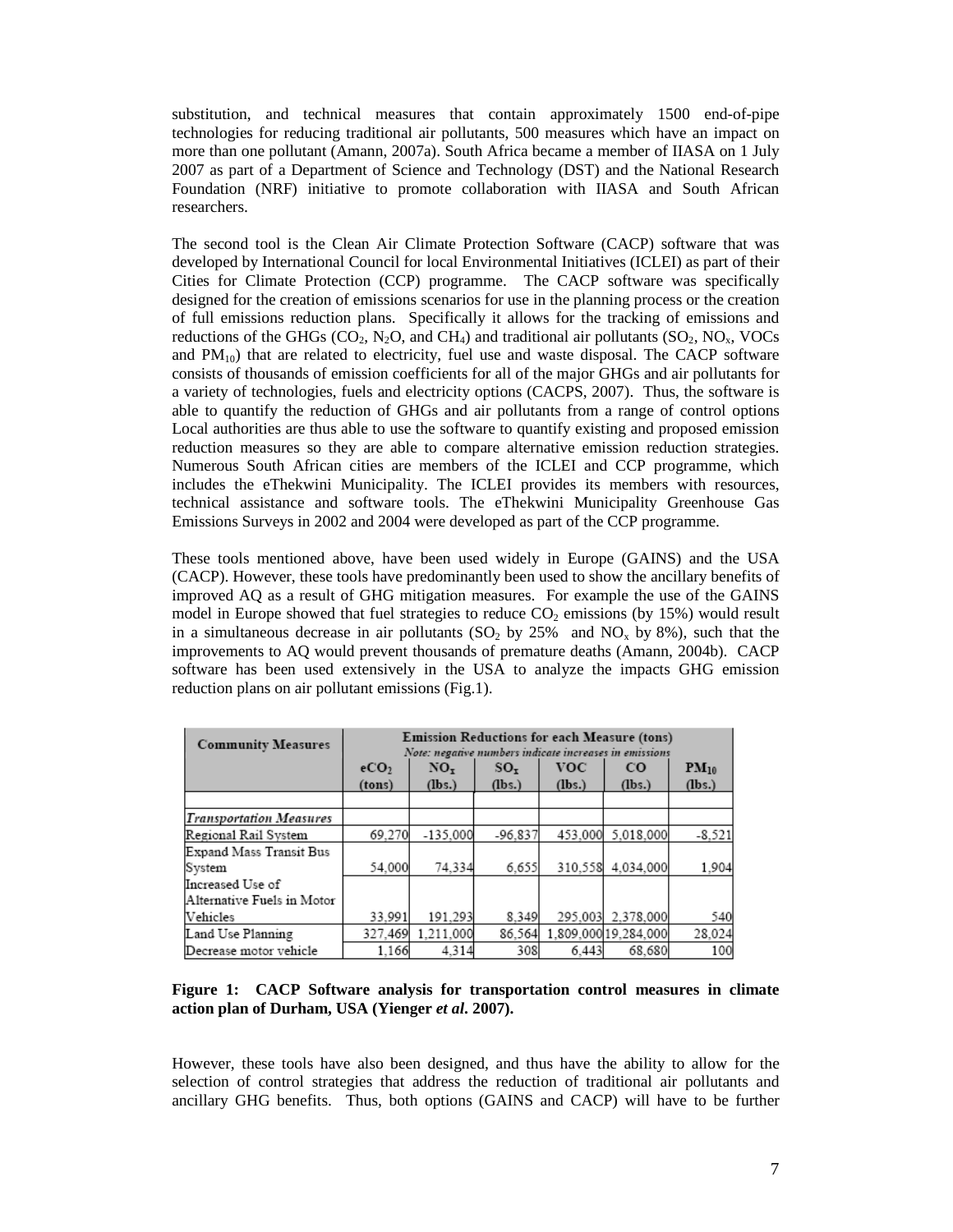investigated in order to evaluate which option will be most suitable and viable for use in South Africa to assess the ancillary benefits of AQM.

### **5. Case Study: eThekwini Municipality**

As mentioned earlier, for the purposes of this project, the eThekwini Municipality has been selected as a case study. This case study will entail conducting an impact analysis of the proposed AQMP for the eThekwini Municipality, focusing on AQ and CC issues. The draft AQMP has thus far, prioritized areas for intervention, that include,  $SO_2$ ,  $PM_{10}$ , flaring from refineries, odours, benzene, indoor AQ and the problem area of Jacobs (eThekwini Municipality, 2007). As part of the AQM action plan, the municipality suggests control strategies to reduce emissions of traditional air pollutants from each of the priority areas. The intention is to investigate the impact that the control measures identified in the AQM action plan will have on GHG emissions. A further objective is, to find alternative control measures that allow the municipality to best capture the synergistic relationship between traditional air pollutants and GHGs in order to have an AQM action plan in place that reduces emissions of traditional air pollutants, whilst simultaneously reducing the municipality's contribution of GHG emissions. A suitable integrated assessment tool (such as the GAINS model or CACP software) will be adapted for use in the municipality and be used to create different emission scenarios to identify the control strategies that result in the most economically viable options for AQ and GHG emission reductions.

### **6. Expected outcomes**

Reducing air pollutants produces short to medium term benefits for health and ecosystems. However, the goal of integrating CC considerations into AQM plans is to have measures in place that do not contribute to GHG emissions or ideally measures that reduce GHG emissions. This project will provide the basis for understanding the linkages that exist between AQ and CC and provide the impetus towards long-term integrative AC and CC policies. As municipalities in South Africa begin to develop CC action plans, to specifically control GHG sources, these plans will also have to be analyzed so as to determine the optimal control strategies that harvest the ancillary benefits of reduced air pollutants.

This project, therefore, forms an integral part of the first phase towards developing an integrated Air Quality and Climate Change Action Plan for municipalities in South Africa (Fig. 2), the analysis of potential CC action plans would also take place in phase 1. Phases 2 and 3 of such a plan would require commitment from various stakeholders (different spheres of government, community groups, industries and researchers) within the municipality to ensure effective implementation and compliance to obtain the most holistic control on atmospheric emissions (Fig.2).

The advantages of an integrated AQ and CC action plan is that an optimal approach for simultaneously reducing traditional air pollutants and GHGs will be developed, which will result in the improvement of quality of life of South Africans, who will encounter the shortterm benefits of reduced air pollutants and which will contribute to the long-term reduction of GHGs.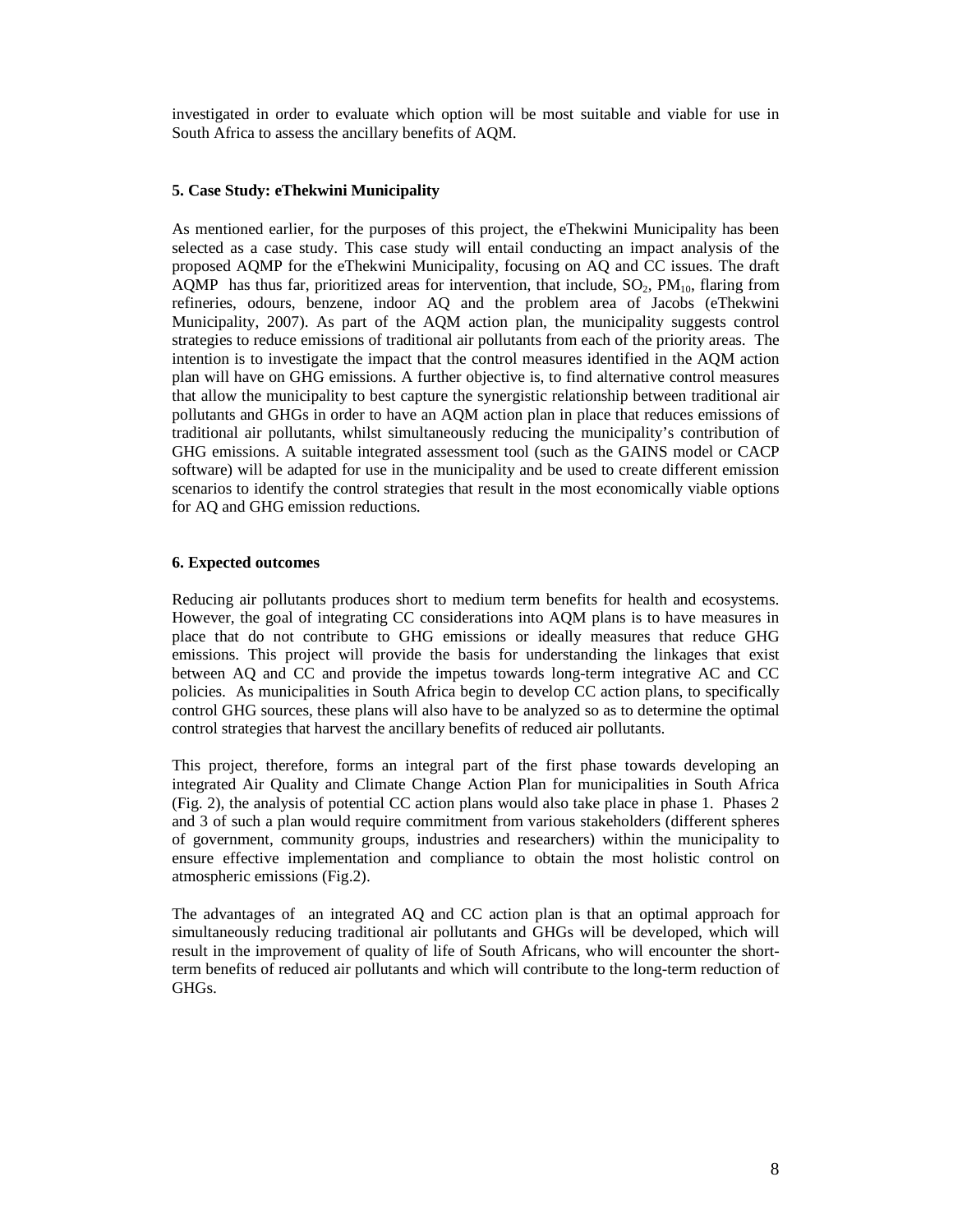

## **Figure 2: Different phases to be undertaken by municipalities to develop their Air Quality and Climate Change Action Plans**

### **Acknowledgements**

The authors are grateful to the CSIR and the International Start Secretariat for financial support.

### **References:**

Alcamo, J., Mayerhofer, P., Guardians, R., van Harmelen, T., van Minnen, J., Onigkeit, J., Posch, M. and de Vries, B. (2002). An integrated assessment of regional air pollution and climate change in Europe: findings of the AIR-CLIM Project. *Environmental Science & Policy*, 5, 257-272.

Amann, M. (2004a). GAINS – Greenhouse Gas and Air Pollution Interactions and Synergies. Available at: http://www.iiasa.ac.at/gains/model%20description.html. Date accessed 13 April, 2007.

Amann, M. (2004b). Synergies between GHG Mitigation and Air Pollution Control. UNFCCC Conference of the Parties 10. Available at: http://www.iiasa.ac.at/rains/reports/COP10.pdf. Date accessed: 21 June, 2007.

Amann, M. (2007). Pollution control over scales: from local health impacts to global climate. IIASA Symposium in South Africa. April 11-13, 2007. Pretoria, South Africa.

Andreae, M. O., Jones, C.D. and Cox, P.M. (2005). Strong present-day aerosol cooling implies a hot future. *Nature*. 435(30), doi: 10.1038/nature03671.

Andreae, M.O. (2007). Atmospheric aerosols versus greenhouse gases in the twenty-first century. *Philosophical Transactions of the Royal Society*, 365, 1915-1923.

Andreae, M.O. and Crutzen, P.J. (1997). Atmospheric Aerosols: Biogeochemical Sources and Role in Atmospheric Chemistry. *Science*, 276, 1052-1058.

Bell, M. and Ellis, H. (2004). Sensitivity analysis of tropospheric ozone to modified biogenic emissions for the mid-atlantic region. *Atmospheric Environment*, 38, 1879-1889.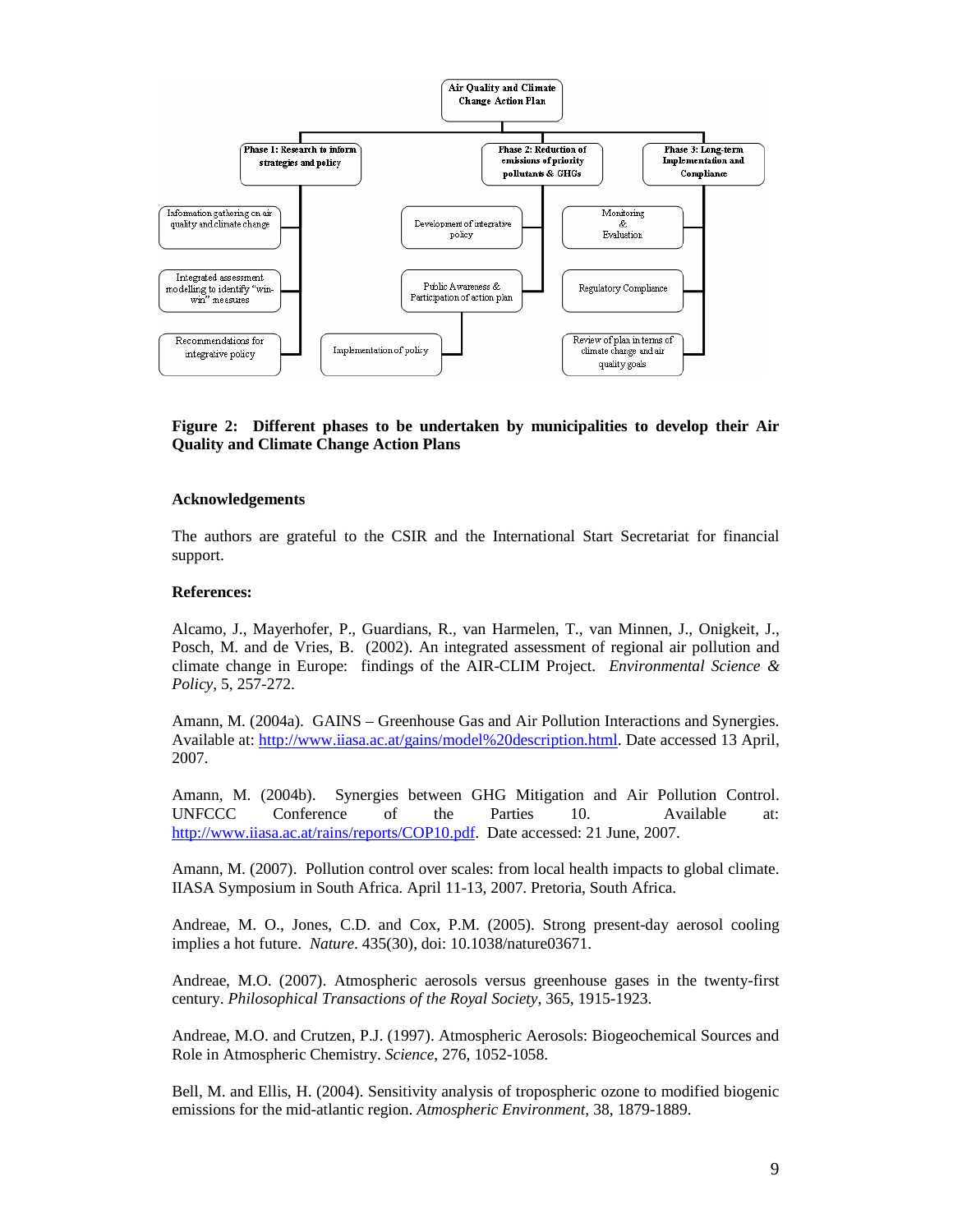Bernard, S.M., Samet, J.M., Grambsch, A., Ebi, E.L. and Romieu, I. (2001). The potential impacts of climate variability and change on air pollution –related health effects in the US. *Environmental Health Perspectives*, 109 (2), 199-209.

Bestill, M.M. (2001). Mitigating climate change in US cities: opportunities and obstacles. *Local Environment*, 6(4), 393-406.

Brasseur, G.P., Schultz, M., Granier, C., Saunois, M., Diehl, T., Botzet, M. and Roeckner, E. (2006). Impact of Climate Change on the Future Chemical Composition of the Global Troposphere. *Journal of Climate* – Special Edition. 19, 3932-3951.

Boubel, R.W.; Fox, D.L.; Turner, D.B., and Stern, A.C. (1994). *Fundamentals of Air Pollution*, Third Edition, Academic Press, San Diego.

Clean Air and Climate Protection Software (CACPS), 2007). Clean Air and Climate Protection Software: A joint Project of STAPPA/ALLAPCO, ICELI and the EPA. Available at: http://www.cacpsoftware.org/ Date accessed: 15 June, 2007.

Dentener, F., Stevenson, D., Ellingsen, K., van Noije, T., Schultz, M., Amann, M., Atherton, C., Bell, N., Bergmann, D., Bey, I., Bouwman, L., Butler, T., Cofala, J., Fiore, A., Gauss, M., Hauglustaine, D., Horowitz, L., Isaksen, I.S.A., Josse, B., Lawrence, M., Krol, M., Lamarque, J.F., Montanaro, V., Muller, J.F., Peuch, V.H., Pitari, G., Pyle, J., Rast, S., Rodriguez, J., Sanderson, M., Savage, N.H., Shindell, D., Strahan, S., Szopa, S., Sudo, K., van Dingenen, R., Wild. O., and Zeng, G. (2006). The Global Atmospheric Environment for the next generation. *Environment Science and Technology*, 40, 3586-3594.

European Environment Agency (EEA), (2004). Air pollution and climate change policies in Europe: exploring linkages and the added value of an integrated approach. EEA Technical Report. No  $5/2004$ . Available at: http://reports.eea.europa.eu/technical\_report\_2004\_5/en/Technical\_report\_5\_2004\_web.pdf Date accessed: 18 June 2007

eThekwini Municipality. (2007). Draft "Air Quality Management Plan for eThekwini Municipality, KwaZulu Natal". Produced by eThekwini Health and the Norwegian Institute for Air Research. Available at:

http://www2.nilu.no/AirQuality/data/reports/{B2D475E8-BCDC-BAD1-AF03- 9D183B89D4B5}.pdf Date accessed: 7 May 2007.

Forster, P., Ramaswamy, V., Artaxp. P., Bersten, T., Betts, R., Fahey, D.W., Haywood, J., Lean, J., Lowe, D.C., Myhre, G., Nganga, J., Prinn, R., Raga, G., Schulz, M. and Van Dorland, R. (2007). Changes in Atmospheric Constituents and in Radiative Forcing. In: *Climate Change 2007: The Physical Basis*. *Contribution of Working Group 1 to the Fourth Assessment Report of the Intergovernmental Panel on climate Change* [Solomon, S., Qin, D., Manning, M., Chen, Z., Marquis, M., Averyt, K.B., Tignor, M. and Miller, H.L. (eds)]. Cambridge University Press, Cambridge, United Kingdom and New York, NY, USA.

Grewe, V. (2007). Impact of climate variability on tropospheric ozone. *Science of Total Environment*, 374, 167-181.

Hamilton (2006). Air Quality and Climate Change Corporate Strategic Plan. Available at http://www.myhamilton.ca/NR/rdonlyres/C43C2AB2-0F88-4076-A49A-92AD9D3429AC/0/FINAL\_AQCCStratPlanPhase1.pdf Date accessed 20 May 2007.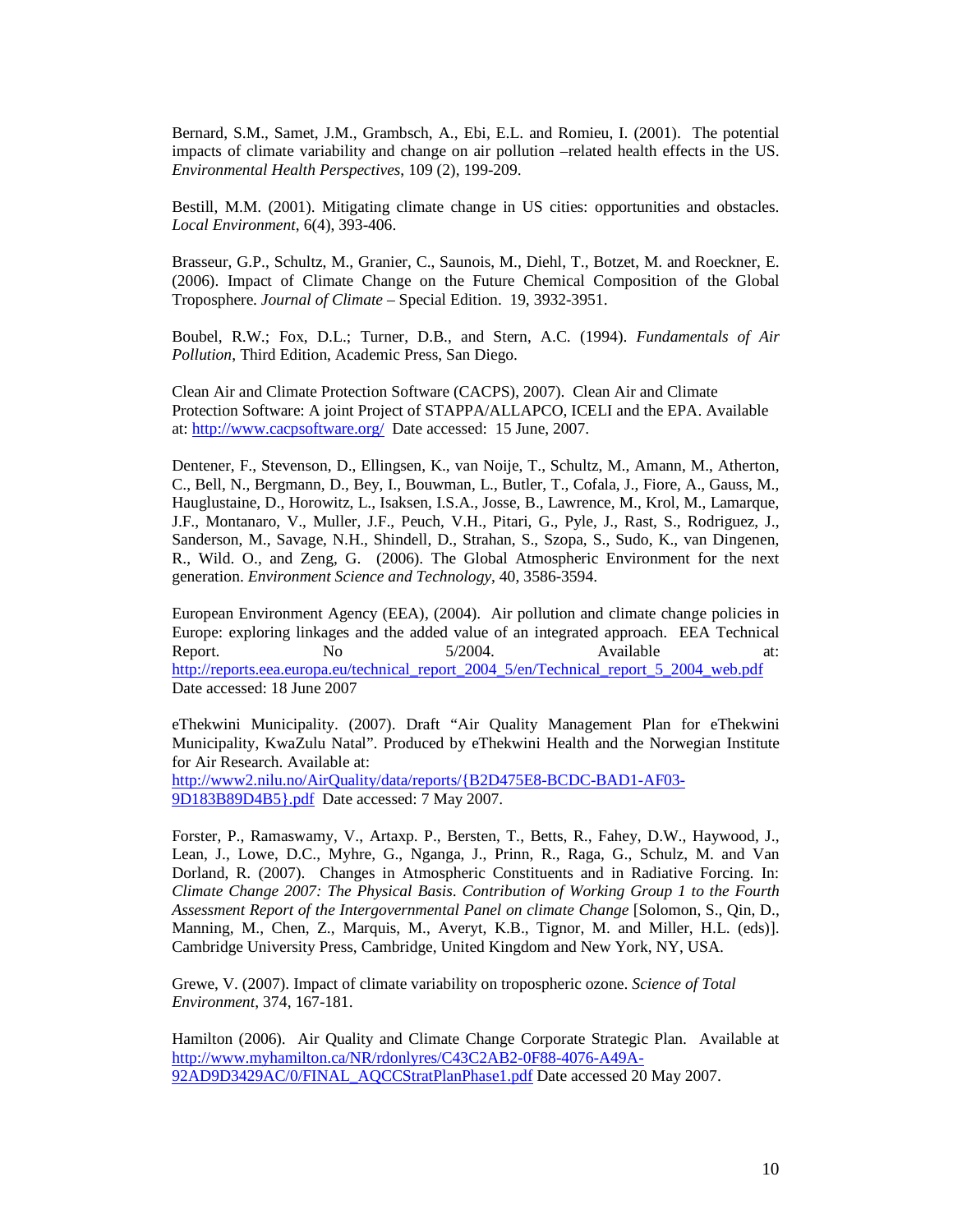Hong, Y., John, J., Oosthuizen, R., van Tiehoven, M. and Zunckel, M. (2002). Impacts of air pollution in South Africa. Proceedings of "Workshop on Impacts of Air pollution in Southern Africa. Lusaka, Zambia, 27-28 May, 2002.

Hounsome, R. (2007). Urban integrated assessment framework for climate change. Global scenario's and IDP assessment. CSIR, Golder Associates. Report No: CCUIAF-Dur-2-Final, submitted to EThekiwini Municipality. 10pp

Intergovernmental Panel on Climate Change (IPCC) ,2001. Third assessment report of the IPCC. Summary for policy-makers a report of Working Group 1 of the Intergovernmental Panel on Climate Change. Available at: http://www.ipcc.ch/pub/spm22-01.pdf Date accessed: 23 May 2007

Kaufman, Y.J., Fraser, R.S. and Mahoney, R.L. (1990). Fossil fuel and biomass burning effect on climate-heating or cooling? *Journal of Climate*, 4, 578-588.

Krupnick, A., Burtraw, D. and Markandaya, A. (2002). The ancillary benefits and costs of climate change mitigation: A conception Framework. Available at: http://www.oecd.org/dataoecd/31/46/2049184.pdf Date accessed 23 May, 2007.

Leung, L. R., and W. I. Gustafson Jr. (2005), Potential regional climate change and implications to U.S. air quality, *Geophysical Research Letters*, 32, L16711, doi: 10.1029/2005GL022911.

Matooane, M and Diab, R. (2003). Health Risk Assessment for Sulfur Dioxide Pollution in South Durban, South Africa. *Archives of Environmental Health*, 58 (12), 763-770.

Mayerhofer, P., de Vries, B., den Elzen, M., van Vuuren, D., Onigkeit, J., Posch, M. and Guardans, R. (2002). Long-term consistent scenarios of emissions, deposition, and climate change in Europe. *Environmental Science and Policy*, 5, 273-305.

Meehl, G.A., Zwiers, F., Evans, J., Knutson, T., Mearns, L. and Whetton, P. (2000). Trends in Extreme Weather and Climate Events: Issues Related to Modelling Extremes in Projections of Future Climate Change. *Bulletin of the American Meteorological Society*, 81(3), 427-436.

Mukheibir, P. (2007). Possible climate change impacts on large hydroelectricity schemes in Southern Africa. *Journal of Energy in Southern Africa*, 18(1), 4-9.

Mickley, L. J., Jacob, D. J., Field, B. D. and Rind, D. (2004), Effects of future climate change on regional air pollution episodes in the United States, *Geophysical Research Letters*, 31, L24103, doi: 10.1029/2004GL021216.

Oltmans, S.J., Lefhon, A.S., Harris, J.M., Galbally, I., Scheel, H.E., Bodeker, G., Brunke, E., Claude, H., Tarascick, D., Johnson, B.J., Simmonds, P., Shadwick, D., Anlauf, K., Hayden K., Schmidlin, F., Fujimoto, T., Akagi, K., Meyer, C., Nichol, S., Davies, J., Redondas, A. and Cuevas, E. (2006). Long-term changes in tropospheric ozone. *Atmospheric Environment*, 40, 3156-3173.

Pahl-Wostl, C. (2007). The implications of complexity for integrated resources management. *Environmental Modelling & Software*, 22, 561-569.